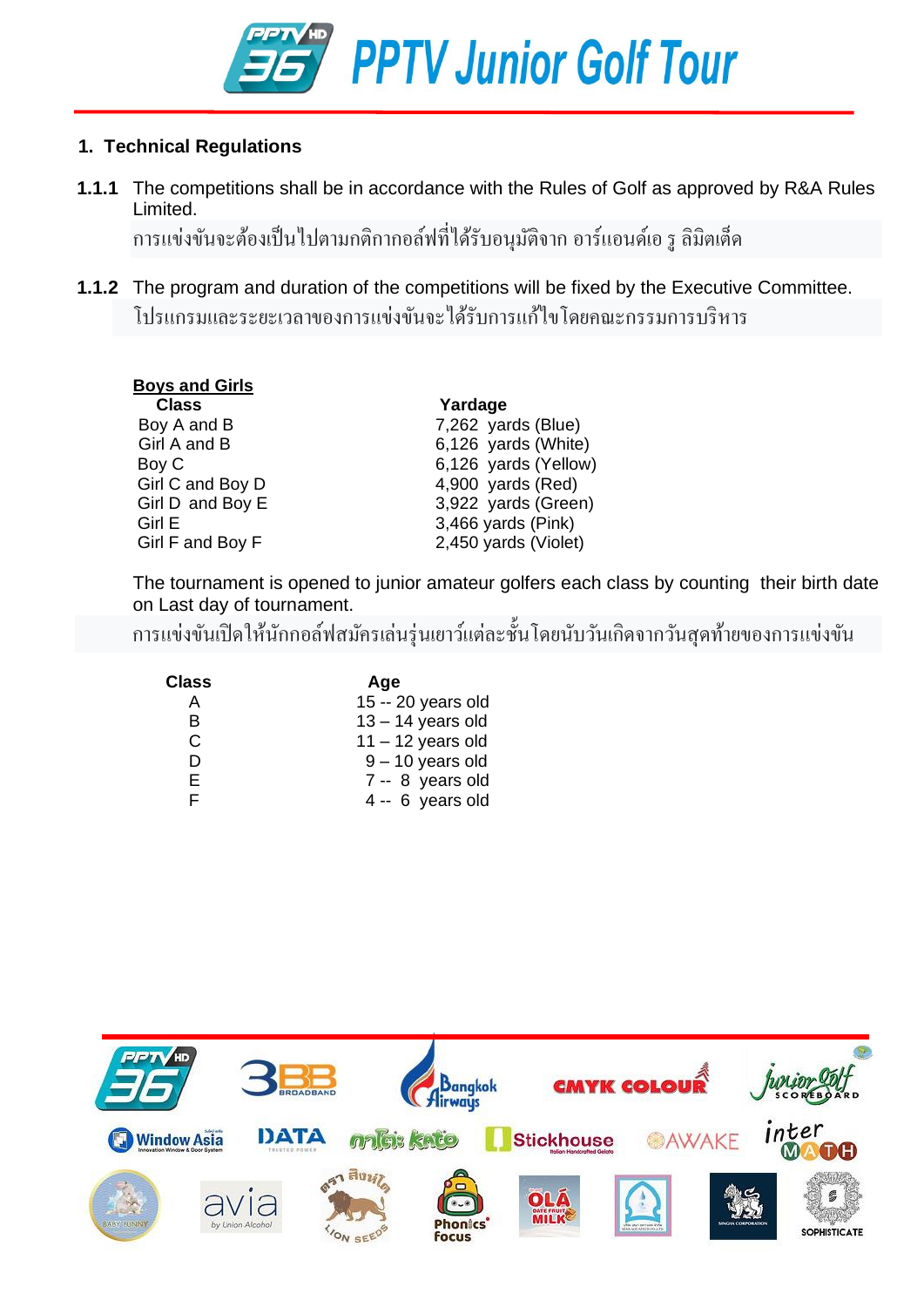

#### **2. Competition Regulations**

#### **1. Organizing Committee**

Junior Golf of Thailand Club is responsible for, and has full control over competition. ชมรมนักกอล์ฟเยาวชนไทย รับผิดชอบและควบคุมการแข่งขัน

PPTV Junior Golf Tour Competition will be conducted in accordance with the Rules of Golf as approved by R&A Rules Limited. Conditions of the competition and local rules shall be as approved by the Organizing Committee.

การแข่งขันกอล์ฟ PPTV Junior Golf Tour จะด าเนินการตามกฎของกอล์ฟที่ได้รับอนุมัติจาก R&A Rules Limited เงื่อนใขการแข่งขันและกฎท้องถิ่นจะต้องใด้รับอนุมัติจากคณะกรรมการจัดงาน

#### **2. Events and Format of Play**

#### **2.1 Decision of Ties**

#### **Individual**

In the event of a tie for the first place, a "sudden death play-off" will be held at hole no.18 or tournament committee will decide. If they are still tied for 2 times, the final will decide by Shoot Out.

ในกรณีที่เสมอกันในอันดับที่ 1 จะมีการ "เพลย์ออฟ ที่หลุม 18 มิฉะนั้นคณะกรรมการการแข่งขันจะเป็น ผูต ้ ดัสิน หากยงัเสมอกนั 2คร้ังรอบชิงชนะเลิศจะตัดสินโดย Shoot Out

In the event of a tie for second and third places, the best score of the 18 holes (1-18) of the final round will decide the winner. If the tying players have the same scores for the 18 holes, the best score of the last nine holes (10-18), last six holes (13-18), last three holes (16-18) and finally 18th hole, through the 1st hole of the final round will decide the winner.

่ ในกรณีที่เสมอกันสำหรับอันดับที่สองและสาม คะแนนที่ดีที่สุดของ 18 หลุม (1-18) ของรอบสุดท้ายจะ

้ตัดสินผู้ชนะ หากผู้เล่นที่เสมอกันมีคะแนนเท่ากันสำหรับ 18 หลุม คะแนนที่ดีที่สุดของเก้าหลุมสุดท้าย

(10-18) หกหลุมสุดท้าย (13-18) สามหลุมสุดท้าย (16-18) และสุดท้ายหลุมที่ 18 ผ่าน หลุมแรกของรอบ สุดท้ายจะตัดสินผู้ชนะ

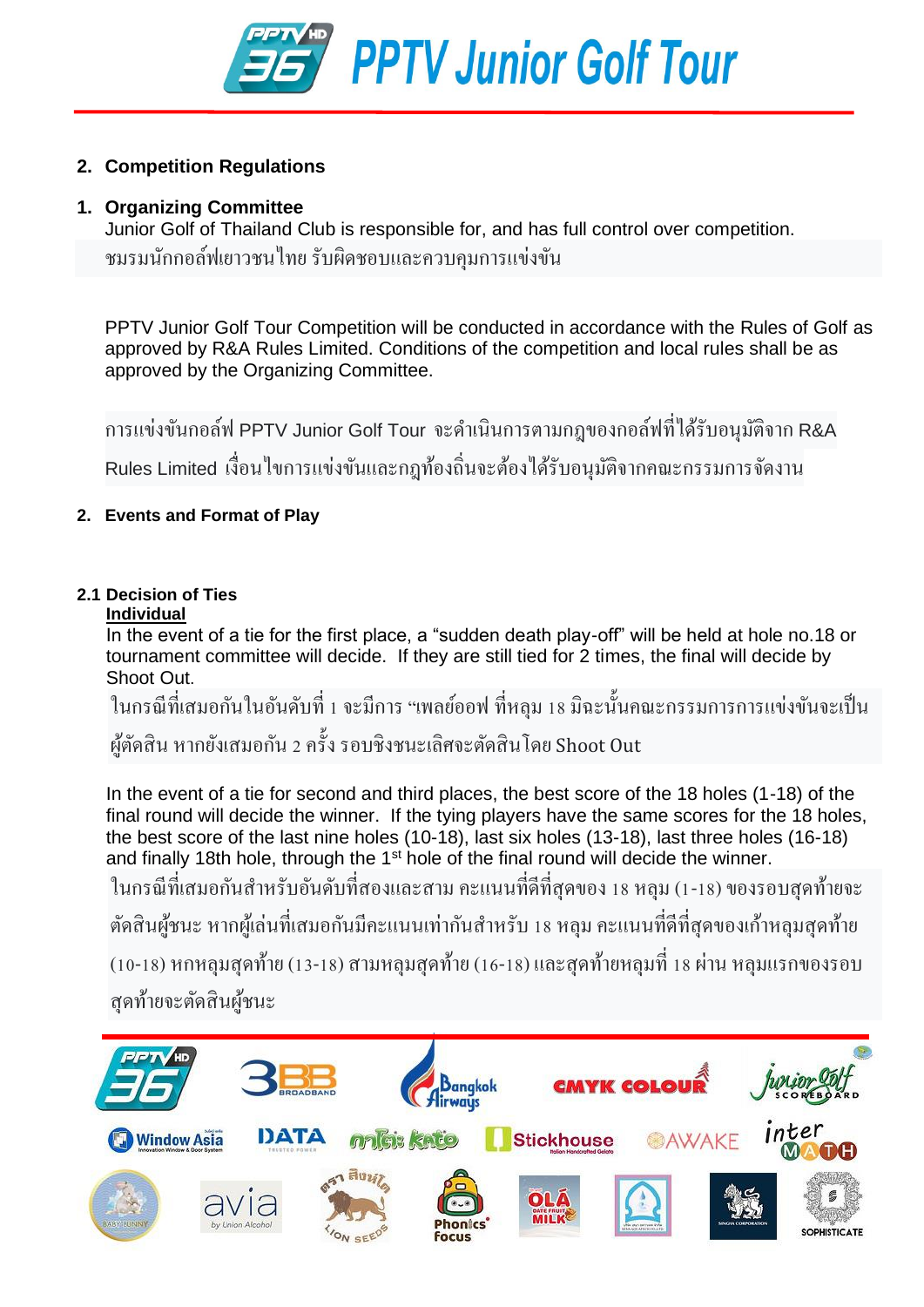

#### **3. Specification of the Ball (Rule 4.2a)**

During a stipulated round, the ball a player play must be on the current list of Conforming Golf Ball issued by the R&A Limited.

่ ในระหว่างรอบที่กำหนด ลูกบอลที่ผู้เล่นเล่นต้องอยู่ในรายการลูกกอล์ฟ Conforming Golf Ball ที่ออก

โดย R&A Limited ในปัจจุบัน

#### **4. Caddie**

Only Club's caddy are allowed on this tournament. Except Class F, parents are allow to be a caddy.

นักกีฬาจะต้องใช้แคดดิ้งองทางสนามเท่านั้น ยกเว้นคลาส เอฟ ผู้ปกครองสามารถเป็นแคดลี้ได้

#### **5. Scoring Area**

A score card is considered officially "returned" when the player has left the scoring area. สกอร์การ์คจะถือว่า "ส่ง" อย่างเป็นทางการเมื่อผู้เล่นออกจากพื้นที่ส่งคะแนนแล้ว

#### **6. Pace of Play (Rule 5.6b(3))**

In the absence of mitigating circumstances a group is liable to be timed, in case it is in excess of the time allowed and in the case of second or subsequent groups, out of position.

่ ในกรณีที่ไม่มีสถานการณ์บรรเทาผลกระทบ กลุ่มอาจมีการกำหนดเวลา ในกรณีที่เกินเวลาที่อนุญาต และ

่ ในกรณีของกลุ่มที่สองหรือกลุ่มต่อมา ออกจากตำแหน่ง

From the commencement of timing, if any player exceeds 40 seconds on "first to play shot", or 40 seconds; if it is a "second or third to play shot", he is deemed to have had a "bad time". ตั้งแต่เริ่มจับเวลา หากผู้เล่นคนใดเกิน 40 วินาทีใน "การตีกรั้งแรก" หรือ 40 วินาที หากเป็น "การเล่น ลูกที่สองหรือสาม" ถือว่าเขามี "ช้า"

The time allowed will be determined by the Tournament Director and will be published on the official notice board. "Out of position" is defined as exceeding the starting interval behind the group in front.

้เวลาที่อนุญาตจะถูกกำหนดโดยผู้อำนวยการการแข่งขันและจะเผยแพร่บนกระดานประกาศอย่างเป็น

ทางการ "ผิดจากเวลาที่กำหนด" หมายถึงเกินช่วงเริ่มต้นหลังกลุ่มที่อยู่ข้างหน้า ้

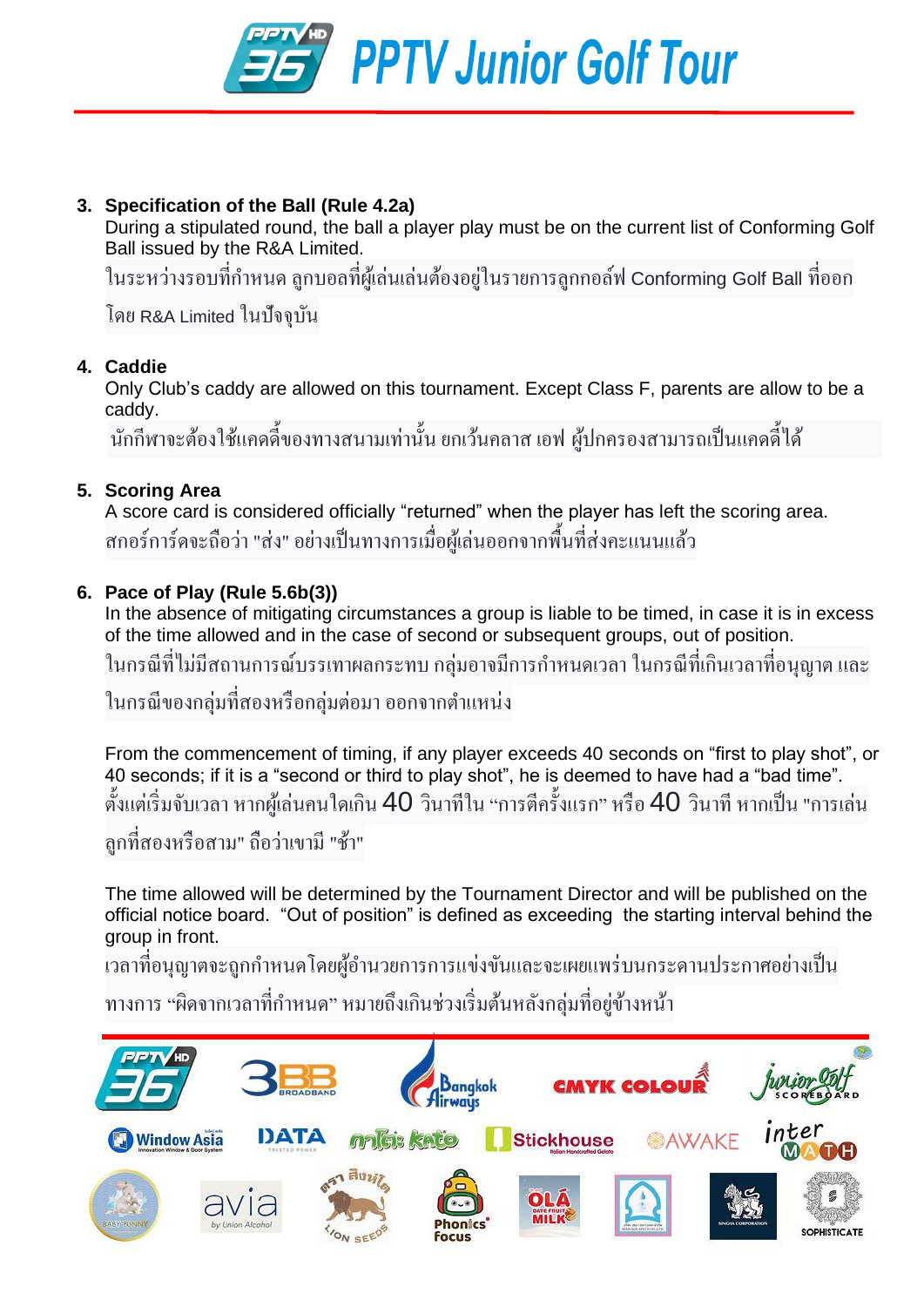

A player whose group is timed will have a bad time carried forward in the round even if the group subsequently arrives back in position or within time.

ผู้เล่นที่มีการจับเวลากลุ่มจะมีช่วงเวลาที่ไม่ดีต่อไปเรื่อย ๆ แม้ว่ากลุ่มนั้นจะกลับมาอยู่ในตำแหน่งหรือ

#### ภายในเวลาก็ตาม

Penalty for breach of the conditions; One bad time – Verbal warning from Rules Official Two bad times – One stroke penalty Three bad times – Two stroke penalty Four bad times – Disqualification

ำเทลงโทษสำหรับการฝ่าฝืบเงื่อบไข ผิดคร้ังที่หนึ่ง–ค าเตือนด้วยวาจาจาก กรรมการตัดสินในสนาม ้ผิดแย่สองครั้ง – ปรับหนึ่งแต้ม ผิดสามคร้ัง– ปรับสองแต้ม ผิดคร้ังทสี่ ี่ – ตัดสิทธิ์จากการแข่งขัน

#### **Note:**

- 1) Players will not be advised that they are being timed.
- 2) Timings will be taken from the moment it is deemed by the Official that it is the players turn to play.

#### **7. Suspension of Play (Rule 5.7)**

a) Discontinue Play

If during the tournament it becomes necessary to suspend play, three consecutive notes, repeated, will be sounded on a klaxon/siren or notification will be otherwise communicated to the players. On being advised of suspension, competitors must not play any shot from the teeing ground unless any player in his or her group has commenced play of the hole.

- b) Dangerous Situation If during play, it becomes necessary to suspend play for dangerous situation (e.g. lightning), players must discontinue play immediately. A suspension for a dangerous situation will be signaled by one prolonged note of the klaxon/siren.
- c) Resumption of Play

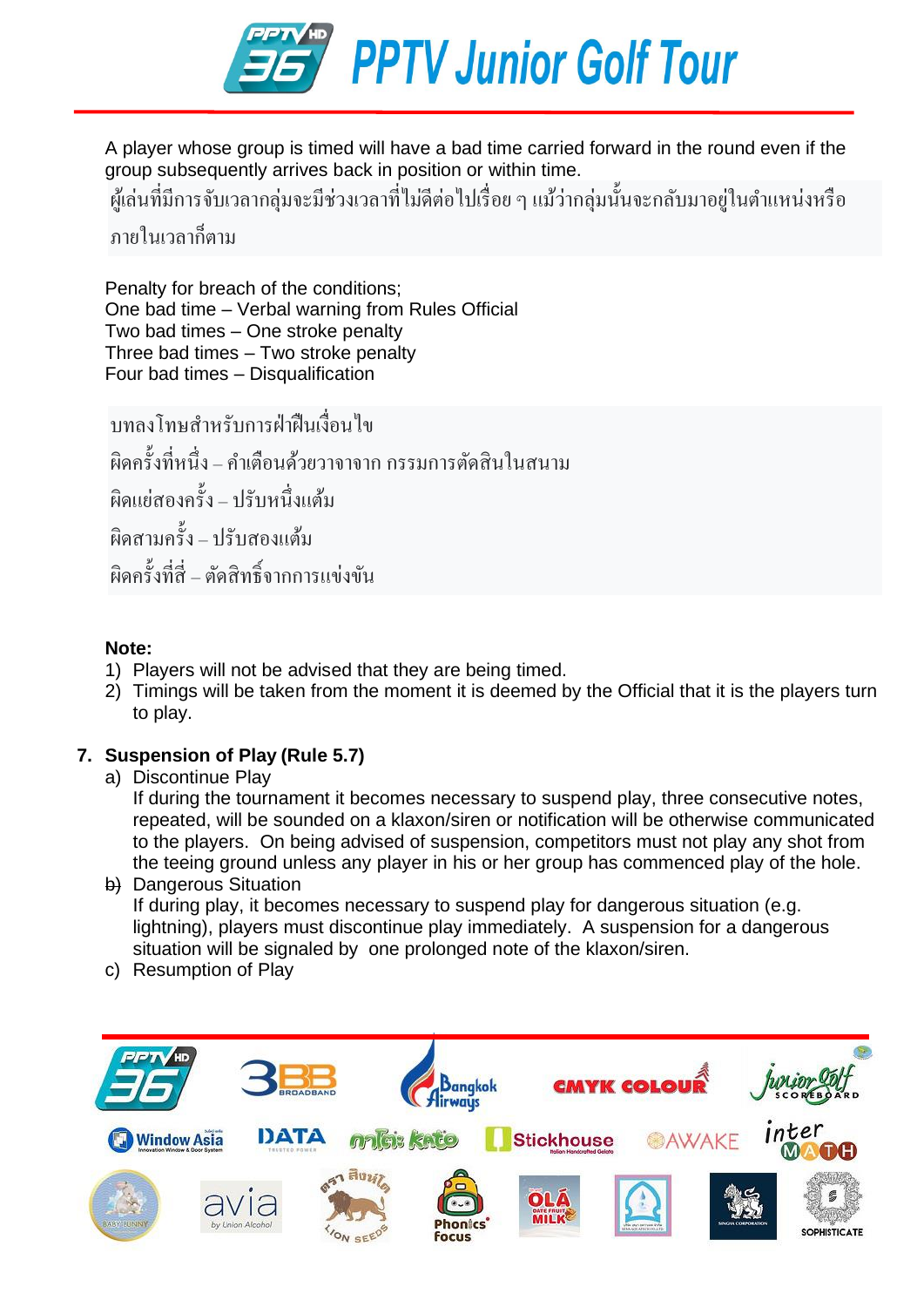

As soon as conditions allow play to be resumed, two short note of the klaxon/siren will be sounded or notification will otherwise be communicated to the players. On being advised of the resumption, play will be recommenced immediately by all competitors on the course.

#### **8. Practice (Rule 5)**

8.1 Practice Before or Between Rounds in Stroke Play - (Rule 5.2b) [Rule 5.2b](https://www.randa.org/en/rog/2019/rules/the-rules-of-golf/rule-5#5-2b) is modified in this way:

A player must not practise on the competition course before or between rounds.

**Exception**: The practice areas accepted within the field range may be used by players to

#### practise

on any day of the competations.by the Committee are allowed. Penalty for Breach of Local Rule**:** See for Penalty Rule 5.2

 8.2 Prohibiting Practice on or Near Previous Putting Green – (Rule 5.5b) [Rule 5.5b](https://www.randa.org/en/rog/2019/rules/the-rules-of-golf/rule-5#5-5b) is modified in this way:

Between the play of two holes, a player must not::

- Make any practice stroke on or near the putting green of the hole just completed, or
- Test the surface of that putting green by rubbing the putting green or rolling a ball. **Penalty for Breach of Local Rule: General Penalty.**

#### **9. Advice (Rule 10.2a)**

**No** any conversation between Player and Spectator during stipulate round.

#### **10.Code of Conduct (Rule1.2a, 1.2b and Interpretation 1.2a/1) (Section 5H)**

**10.1** The committee may disqualify a player for improper behavior or conduct, such as the use of undesirable language (abusive language) and any public display of anger while in the tournament area or within the stipulated round, the rules official may get the penalty:

- **First breach of the Code of Conduct - warning or Committee sanction**
- **Second breach - one-stroke penalty**
- **Third breach - general penalty**
- **Fourth breach or any serious misconduct - disqualification.**

**10.2** Parents, coaches, team manager and supporters are allowed on the course provided they remain strictly on the buggy path. They are not allowed to advise with participants during the play. A spectator who disregards this rule may cause the competitor to be disqualified from the tournament, especially if the person has already been warned by the tournament officials.

#### **11.No Smoking and Alcohol Drinking**

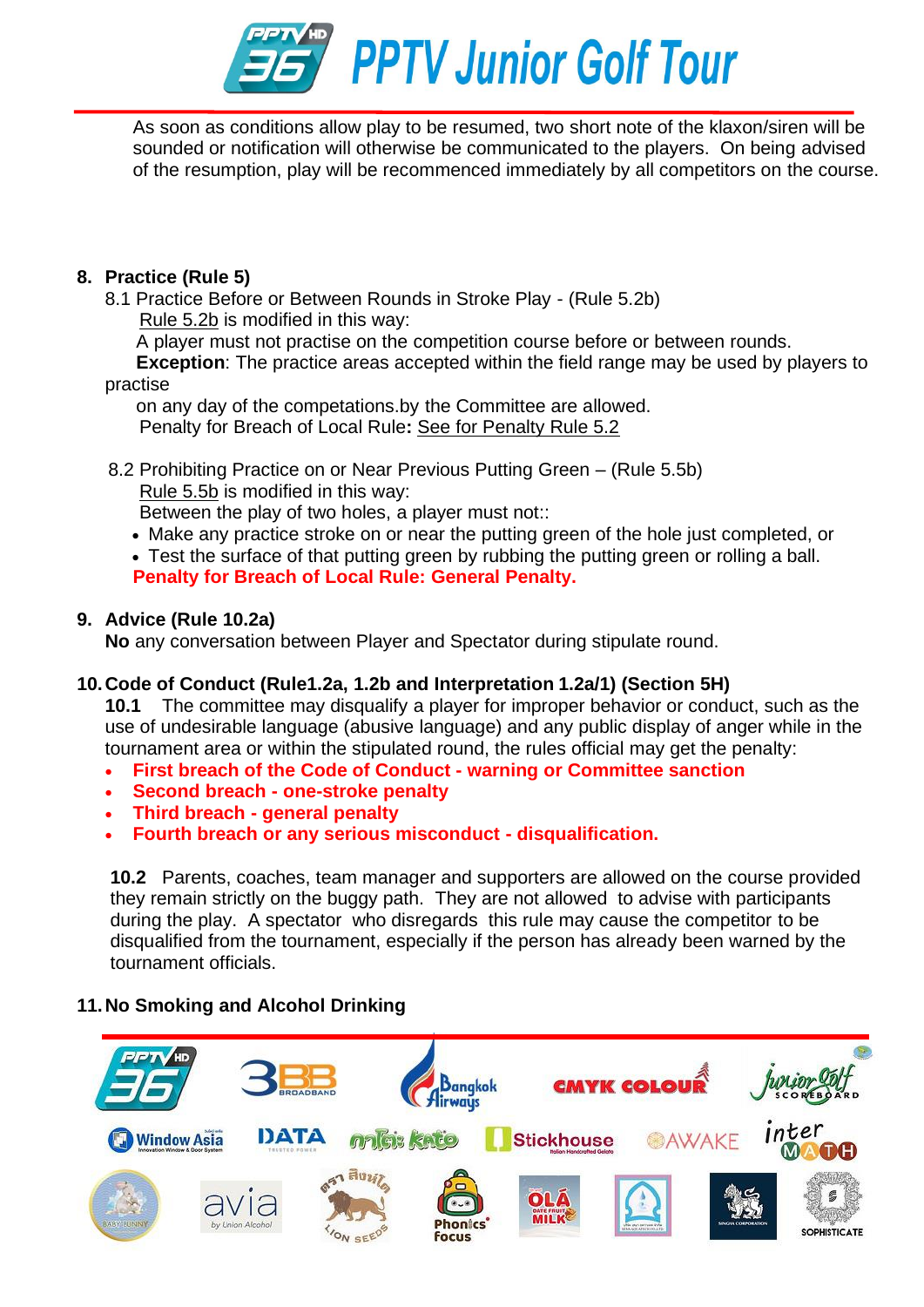

Smoking and Alcohol Drinking are strictly forbidden on the course. The Committee may disqualify a player from the competition for so doing.

#### **12.Dress Code**

Players must wear

**Male**

- Golf style shirt
- Slack
- Golf Short

#### **Female**

- Golf style shirt
- Golf skirt
- **Slack**
- **Bermuda**
- **Short**

**Forbidden:** Denim/jeans material are not acceptable.

#### **13.Handphones**

Handphones or any other communication devices are strictly NOT permitted on the course. If used, they shall be confiscated.

#### **14. Prohibition use of Transportation (Rule 4.3a) (Section 8-G6)**

Players must walk at all times during a stipulated round. During a round, a player or caddie must not ride on any form of motorized transportation except as authorized or later approved by the Committee.

A player who will play, or has played, under penalty of stroke and distance is always authorised to ride on motorized transportation.

**Penalty for Breach of Local Rule:** The player gets the general penalty for each hole during which there is a breach of this Local Rule. If the breach occurs between the play of two holes, it applies to the next hole

#### **15.Protest**

Disputes or protests must be made to the tournament committee. The tournament committee's decision shall be final.

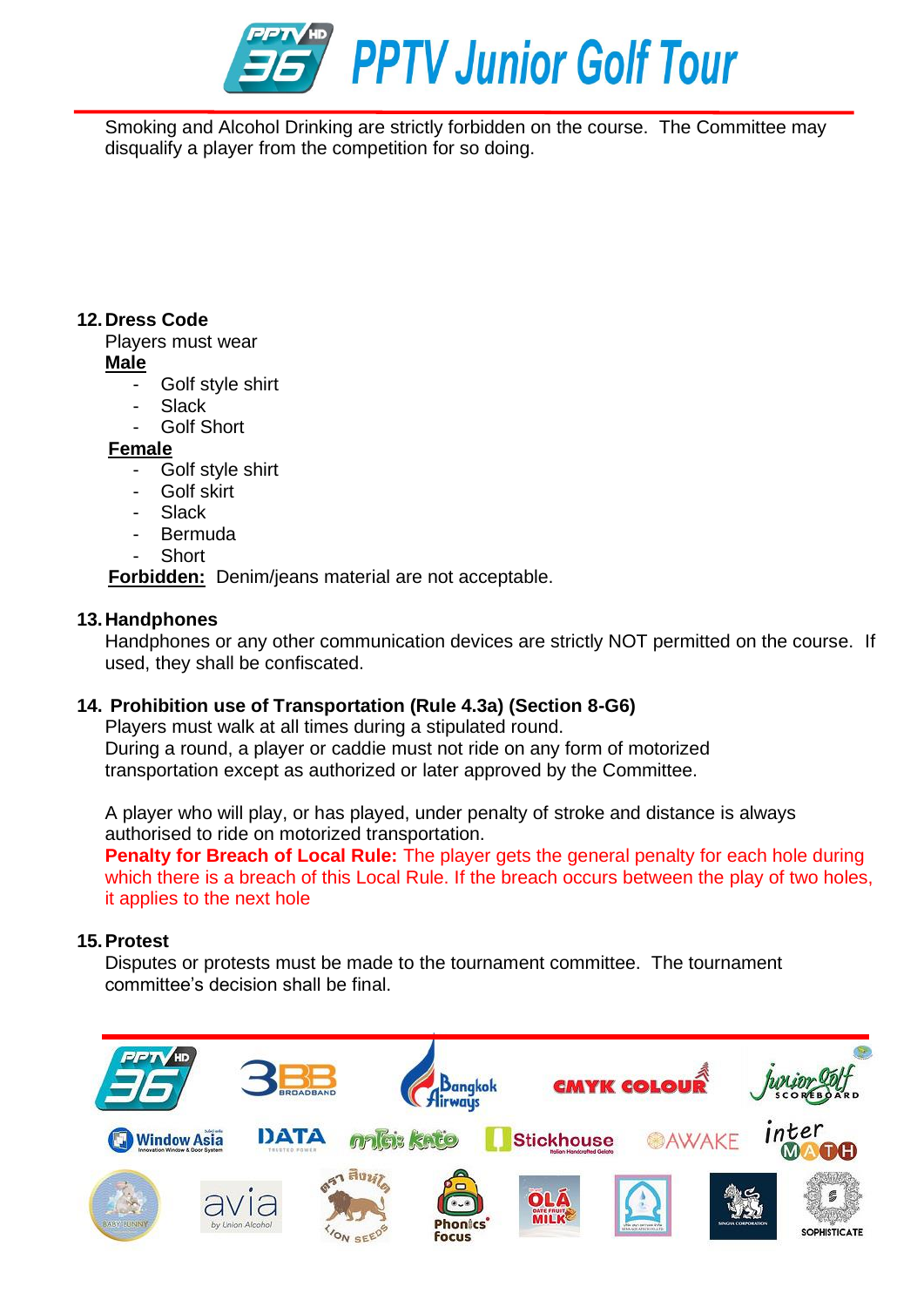

#### **16.Inclement Weather**

In case of inclement weather, the tournament committee's decision will be final.

#### **17.Results of the Competitions – Competition Closed**

When the final results sheet is placed on the official notice board, the result of the Competition is deemed to have been officially announced.

#### **18.Distance Measuring Devices Player (Boy&Girl) Class A, B, C, D and F are allow to use range finder (no slope)**

#### **19.Prizes**

The following prizes will be awarded:

- 19.1 Each category: Certificate will give  $1<sup>st</sup> 5<sup>th</sup>$  ranking
- 19.2 Category A, B, C, D
	- 19.2.1 if the players less than 9, trophies will give to  $1<sup>st</sup> 3<sup>rd</sup>$  ranking
	- 19.2.2 if the players more than 10, trophies will give to  $1<sup>st</sup> 5<sup>th</sup>$  ranking
- 19.3 Catagory E and F Trophies will give to 1<sup>st</sup> – 5<sup>rd</sup> ranking

#### **19.2** Limitation

Sudden Death Playoff for the first / The rest will use JGTC count back.

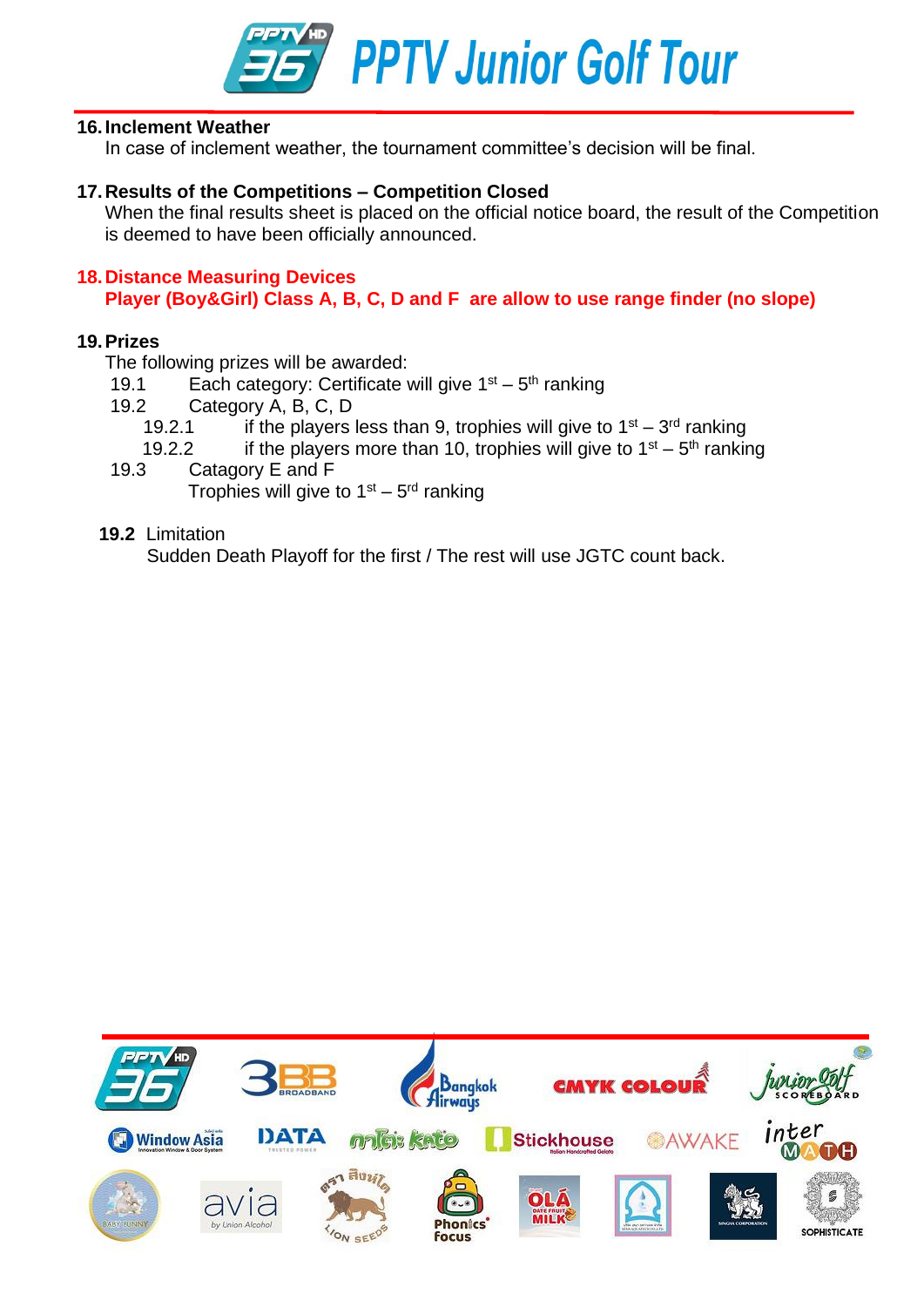

| <b>Tee Box Color</b>                                               |                                     |             |        |            |             |       |             |                                                    |                      | <b>Yesterday Score</b> |                   |               |             |            |     |                                                       |      |             |       |      |            |  |  |
|--------------------------------------------------------------------|-------------------------------------|-------------|--------|------------|-------------|-------|-------------|----------------------------------------------------|----------------------|------------------------|-------------------|---------------|-------------|------------|-----|-------------------------------------------------------|------|-------------|-------|------|------------|--|--|
|                                                                    |                                     |             |        |            |             |       |             | <b>Total Score</b><br><b>PPTV Junior Golf Tour</b> |                      |                        |                   |               |             |            |     |                                                       |      |             |       |      |            |  |  |
| <b>Starting Time</b>                                               |                                     |             |        |            |             |       |             |                                                    | Round 1 xx xxxx 20xx |                        |                   |               |             |            |     |                                                       |      |             |       |      |            |  |  |
| Blue                                                               |                                     |             |        |            |             |       |             |                                                    |                      |                        |                   | <b>EPTY'S</b> |             |            |     |                                                       |      |             |       |      |            |  |  |
| Time to Finish on Hole 2<br><b>Thailand</b><br>Hole 1              |                                     |             |        |            |             |       |             |                                                    |                      |                        |                   |               |             |            |     |                                                       |      |             |       |      |            |  |  |
| Name: 018 Nathat Chaivakitch<br>9<br>2<br>6<br>Hole<br>1<br>3<br>8 |                                     |             |        |            |             |       |             |                                                    |                      | Out                    | 10                | 11            | 12          | 13         | 14  | Score 74 (154)<br>17<br>18<br>16<br>In<br>Total<br>15 |      |             |       |      |            |  |  |
| Par                                                                | 4                                   | 4           | 5      |            | 4           | 5     | 4           | 3                                                  | 4                    | 36                     | 4                 | 5             | 3           | 4          | 4   | 3                                                     | 5    | 4           | 4     | 36   | 72         |  |  |
| Yardag                                                             | 398                                 | 353         | $-650$ | 182        | 413         | 530   | 438         | 173                                                | 428                  | 3515                   | 358               | 572           | 148         | 402        | 388 | 170                                                   | 516  | 378         | 396   | 3328 | 6843       |  |  |
| 11:28                                                              | 11:43                               | 11:58 12:14 |        | 12:38      | 12:52       | 13:07 | 13:21       | 13:34                                              |                      |                        | 13:48 13:58 14:12 | 14:28         | 14:41       | 14:54      |     | 15:08 15:21                                           |      | 15:36 15:50 | 16:04 |      |            |  |  |
| <b>Pin Position</b>                                                | 16L7                                | <b>7R5</b>  | 515    | <b>BR6</b> | <b>15L4</b> | 20R7  | <b>19LB</b> | <b>7R5</b>                                         | 5L5                  |                        | 15L4              | 20R7          | <b>19L8</b> | <b>7R5</b> | 515 | <b>8R6</b>                                            | 15L4 | 20R7        | 1918  |      |            |  |  |
| <b>Green Dept</b>                                                  | 30                                  | 29          | 47     | 33         | 38          | 30    | 32          | 25                                                 | 28                   |                        | 30                | 33            | 35          | 30         | 28  | 28                                                    | 33   | 35          | 38    |      |            |  |  |
| Player                                                             |                                     |             |        |            |             |       |             |                                                    |                      |                        |                   |               |             |            |     |                                                       |      |             |       |      |            |  |  |
| Marker                                                             |                                     |             |        |            |             |       |             |                                                    |                      |                        |                   |               |             |            |     |                                                       |      |             |       |      |            |  |  |
| <b>PLAYER'S SIGNATURE</b>                                          |                                     |             |        |            |             |       |             | MARKER'S SIGNATURE                                 |                      |                        |                   |               |             |            |     |                                                       |      |             |       |      | <b>BBB</b> |  |  |
|                                                                    |                                     |             |        |            |             |       |             |                                                    |                      |                        |                   |               |             |            |     |                                                       |      |             |       |      |            |  |  |
|                                                                    |                                     |             |        |            |             |       |             |                                                    |                      |                        |                   |               |             |            |     |                                                       |      |             |       |      |            |  |  |
|                                                                    |                                     |             |        |            |             |       |             |                                                    |                      |                        |                   |               |             |            |     |                                                       |      |             |       |      |            |  |  |
|                                                                    |                                     |             |        |            | 16          |       |             |                                                    |                      |                        |                   |               |             |            |     |                                                       |      |             |       |      |            |  |  |
|                                                                    |                                     |             |        |            |             |       |             |                                                    |                      |                        |                   |               |             |            |     |                                                       |      |             |       |      |            |  |  |
|                                                                    |                                     |             |        |            |             |       |             |                                                    |                      |                        |                   |               |             |            |     |                                                       |      |             |       |      |            |  |  |
|                                                                    | <b>Signature of Scorecard owner</b> |             |        |            |             |       |             |                                                    |                      |                        |                   |               |             |            |     |                                                       |      |             |       |      |            |  |  |

### *Inspector Manner (Outside Agency)*

### **Definition**

- 
- 2) Brothers / Sisters 2) Golf Swing
- 
- *Inspector means**Advice talk / speak / any signal to the player/players*
- 1) Parents1) Game Plan
	-
- 3) Grand Parents/Cousins 3) Any Technique for the game

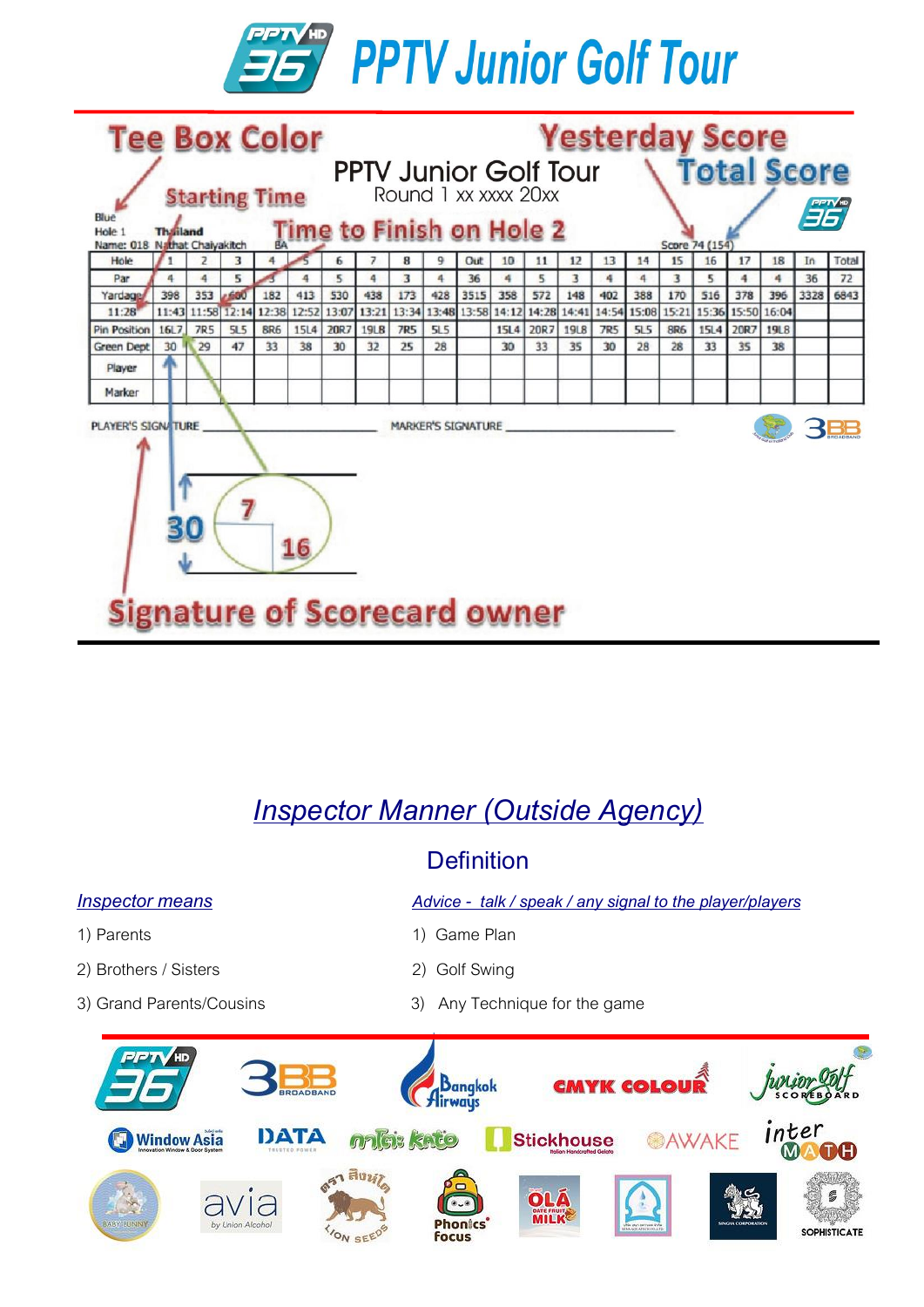

- 
- 4) Guardians (4)  $\frac{4}{100}$  Putting Line
- 5) Pros/Teaching Pro/Coach 5) Alignment

- 6) Friends
- 7) Players who finished the round of that day
- 8) Team Captain

**\*\* In case, if there is a Team Competition and The Tournament Committee permitted by giving a "Red Arm Tag", so Team Captain may give advice to their team players from green to TeeBox only.** *Instruction / manner while using the tournament competition area (restricted)*

- Don't make a noise to disturb the players on the course.
- Stay away from the players on the course at least 50 yards while they are not on the greens.
- Don't give advice / talk to the players during the tournament.
- Don't walk into / through the fairway.
- Switch off or turn off the sound of the mobile phone and don't use it on the course.
- Dress in good manner to respect the event.
- Referee decision is final. Spectator shall not disturb the referee while they are on duty.
- Stay away from the green at least 30 yards while the players are on the green.
- Respect to the referee advice.
- Disputes or protest must be made to the tournament committee. The tournament committee's decision shall be final.

**Please allow all golfer to show individual talent without any assistant from third parties during the competition.**

**Not allow anyone make any conversation to the player Class A, B, C, D during stipulating round (hole 1-18) except referee**

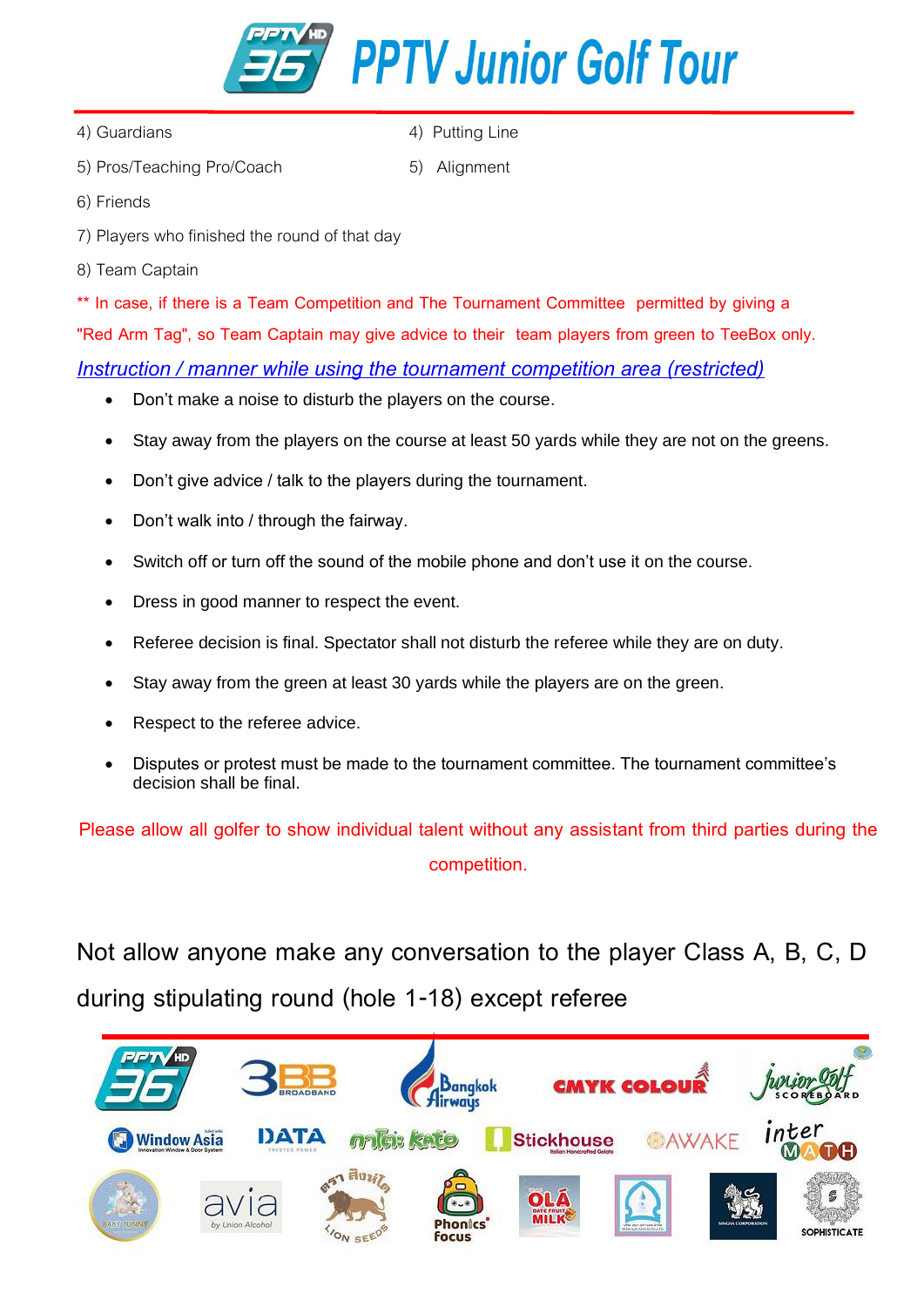

 **First Warning – Official Warning**

 **Second Warning – General Penalty**

**Remark: All inspector always stay on the cart path especially all vehicles.**

### **Announcement**

# **Cellphones**